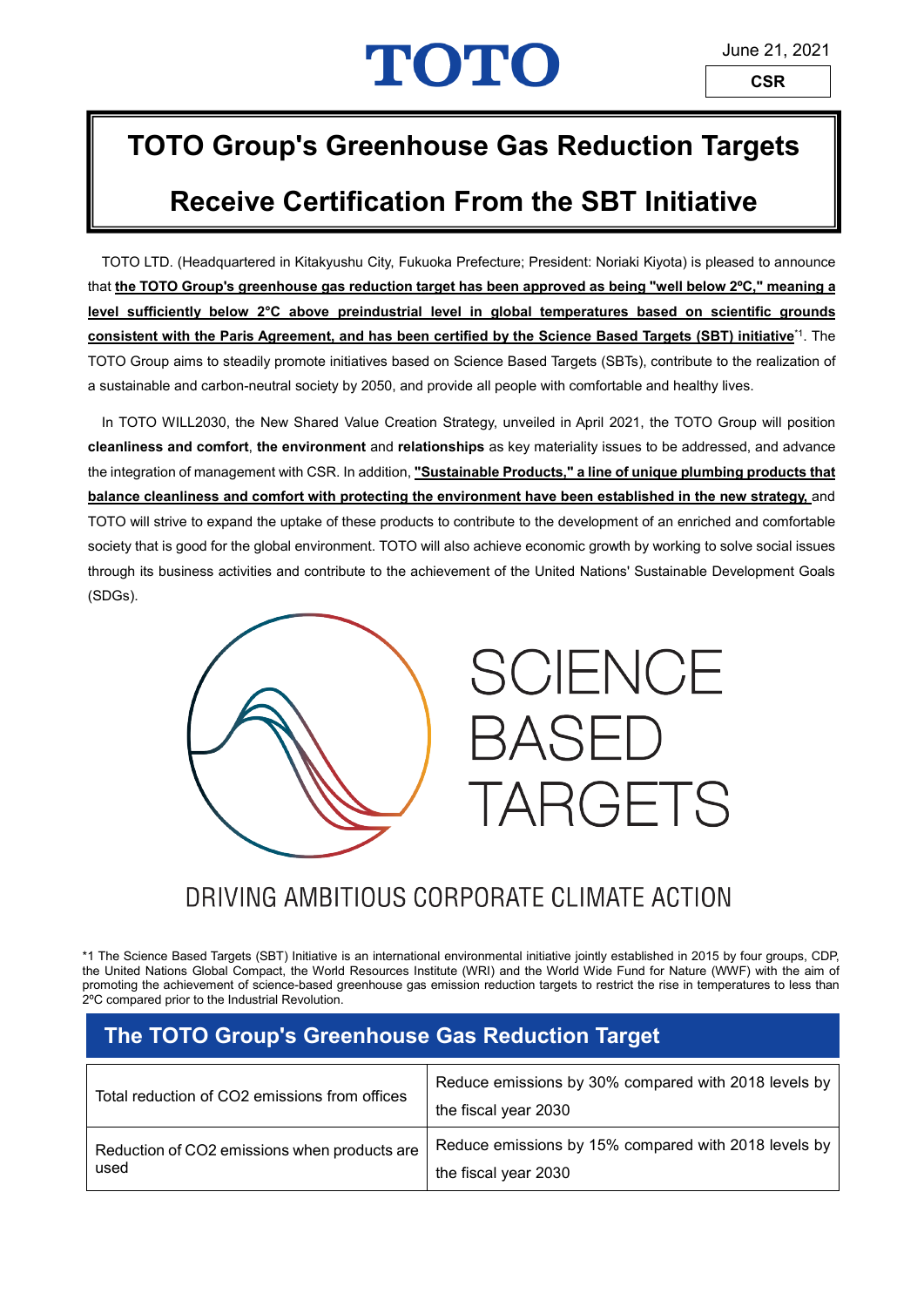#### **Initiatives to Realize a Sustainable, Carbon-Neutral Society**

The TOTO Group is working to reduce CO2 emissions from a long-term perspective with the aim of realizing a decarbonized society. To reduce CO2 emissions from its business sites, TOTO will make improvements to energy savings, upgrade large equipment, **and expand the introduction of renewable energy with the aim of using 100% renewable energy for electricity by 2040 (membership in RE100\*2)**. For reduced CO2 emissions when products are used, TOTO will make further strides in the environmental performance of its products, and promote the global uptake of its "Sustainable Products" line of unique plumbing products that balance cleanliness and comfort with protecting the environment. In doing so, TOTO will help build an enriched and comfortable society that is better for the global environment.



Today, with the impact of climate change increasingly becoming apparent, the TOTO Group is supporting ESG information disclosures and global initiatives to realize a carbon-neutral society.

|                                                                                         | Details                                                                                                                                                                                                                                                                                                                                                                                                                                                                                                                                         |
|-----------------------------------------------------------------------------------------|-------------------------------------------------------------------------------------------------------------------------------------------------------------------------------------------------------------------------------------------------------------------------------------------------------------------------------------------------------------------------------------------------------------------------------------------------------------------------------------------------------------------------------------------------|
| <b>TASK FORCE ON</b><br>TCD EINANCIAL ELATED                                            | May 2019<br>Support for the Task Force on Climate-related Financial Disclosures<br>(TCFD) Recommendations<br>TOTO has disclosed information on its management strategy with the TOTO<br>Global Environmental Vision serving as the engine for its promotion.<br>* TCFD: The Task Force on Climate-related Financial Disclosures is a task force that was established in 2015 by the<br>Financial Stability Board (FSB), an international body whose members include the central banks and financial<br>regulatory authorities of major nations. |
| <b>SCIENCE</b><br><b>BASED</b><br>TARGETS<br>DRIVING AMBITIOUS CORPORATE CLIMATE ACTION | <b>March 2021</b><br><b>Expressing Support for the Science Based Targets Initiative</b><br>The TOTO Group set greenhouse gas reduction targets based on<br>scientific grounds consistent with the Paris Agreement, and<br>expressed its commitment to work towards them.                                                                                                                                                                                                                                                                        |
| <b>RE100</b><br><b>°CLIMATE GROUP</b>                                                   | April 2021<br><b>Participation in the Global RE100 Initiative</b><br>The goal of the TOTO Group is making 100% of the power consumed<br>by TOTO Group companies across the world renewable energy by<br>2040.                                                                                                                                                                                                                                                                                                                                   |